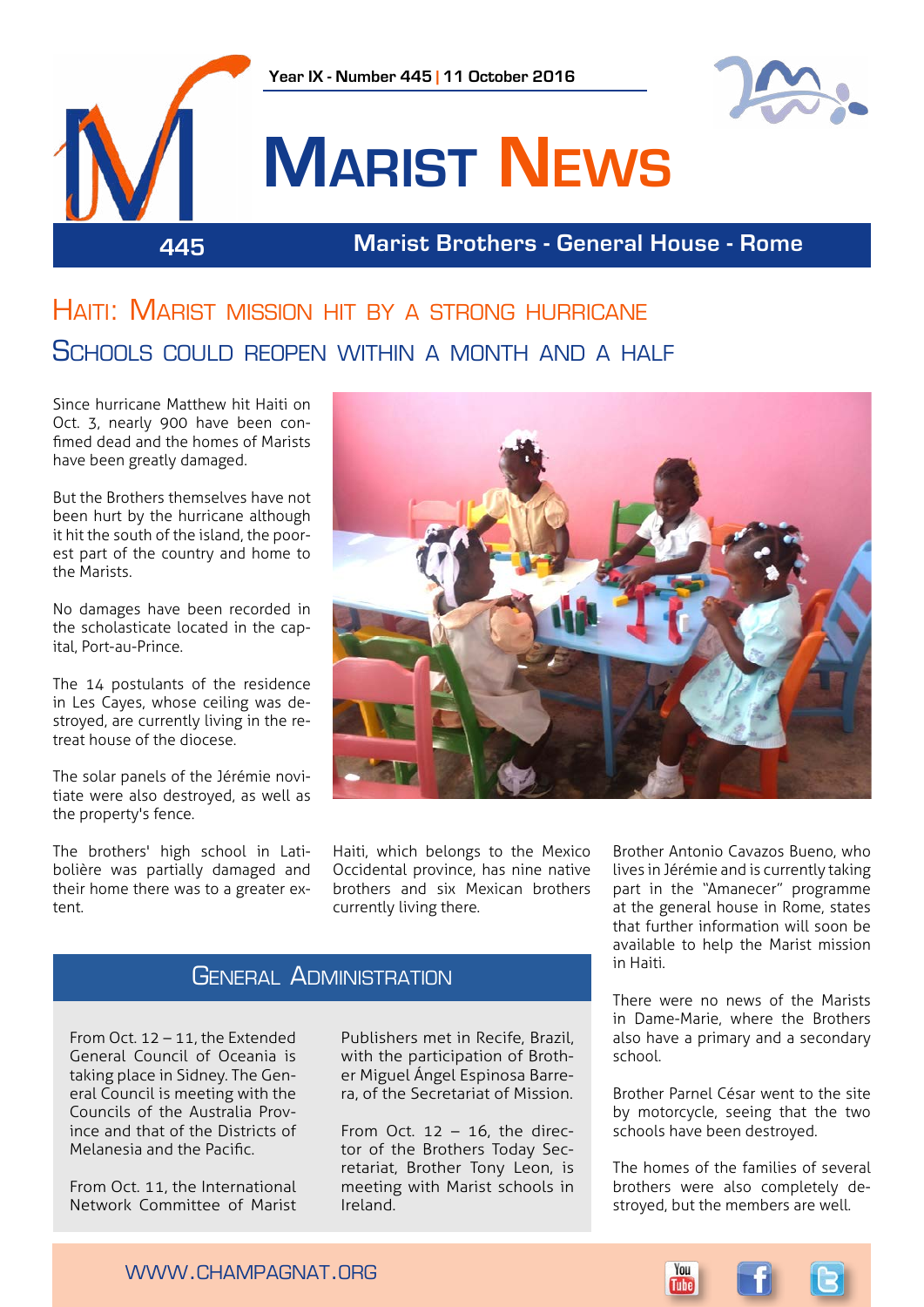#### Marist News 445

# "

**There is a concern that beats in our hearts: how can we help people to be fortified?**

"<br>"

Brother Guillermo Villareal, of the provincial headquarters, announced that the Marist works "do not need medicine, food or clothing, which is already arriving. The most urgent need is reconstruction."

"The schools could possibly reopen within a month or a month and a half," he affirmed.

Brother Enrique Escobar, of Portau-Prince, wrote on Oct. 10, "I know the Haitian people is strong and find strength to start again, and I know we can do something."

"There is an urgent need for aid and for reconstruction," he continued.

"There is a concern that beats in our hearts: how can we help people to be fortified?"

FMSI has already sent a small emergency fund to the Mexico Occidental Province, which is responsible for the Marist mission in Haiti, and is currently trying to get an estimate of the damage.

Further information on how to help will be available in the next few days.

# Extended General Council of Asia in Bangkok The vocation of a brother and the new beginning

The General Council met with the region of Asia's three administrative units, the Councils of the Provinces of South Asia and East Asia, as well as the Marist district of Asia, from Oct. 4 – 8.

The meeting took place in "Camilian Pastoral Care Center" in Bangkok, Thailand. The encounter's main objective was the reflection on the meaning of new beginning for the vocation of Brothers in the region.

The general outline of the recent Vatican document "Identity and mission of the religious brother in the church" served as base as a guide for reflection during the meeting.

Another goal was related to sharing ideas about the different processes that the Institute is currently promoting: the Revision of the Constitutions; LaValla200> Project (International Communities for a New Beginning), Global framework for Marist Lay Processes, International Colloquium on initial formation, New Models of Animation, Government and Management and the preparation of the 22nd General Chapter.

The region of Asia could be characterised by being a very rich and varied mosaic of cultures and traditions, also very clearly revealed in the Marist life.

Some of the countries have a long educational tradition and with schools that have been very well recognized by society and by the Church. The Marist District of Asia (previously known as Mission Ad Gentes Sector) is more recent. The novitiate of Tudella in Sri Lanka is currently home to novices of the South Asia Province and the Marist District of Asia. The District also includes two novitiates of the Melanesia District.

The novitiate of Tamontaka, in the Philippines, includes youth of the East Asia Province. The post novitiate is for all those in Manila (MAPAC). The topic of initial formation was an important topic of reflection during the encounter.

In the evening of Oct. 7, was an occasion for the brothers and laity of the Marist District of Asia present in Thailand to celebrate Our Lady of the Rosary together. Four or five members who have joined the district after having done the formation programme in Camaldoli for the LaValla200> Project (and that are currently doing a preparation programme in Bang-

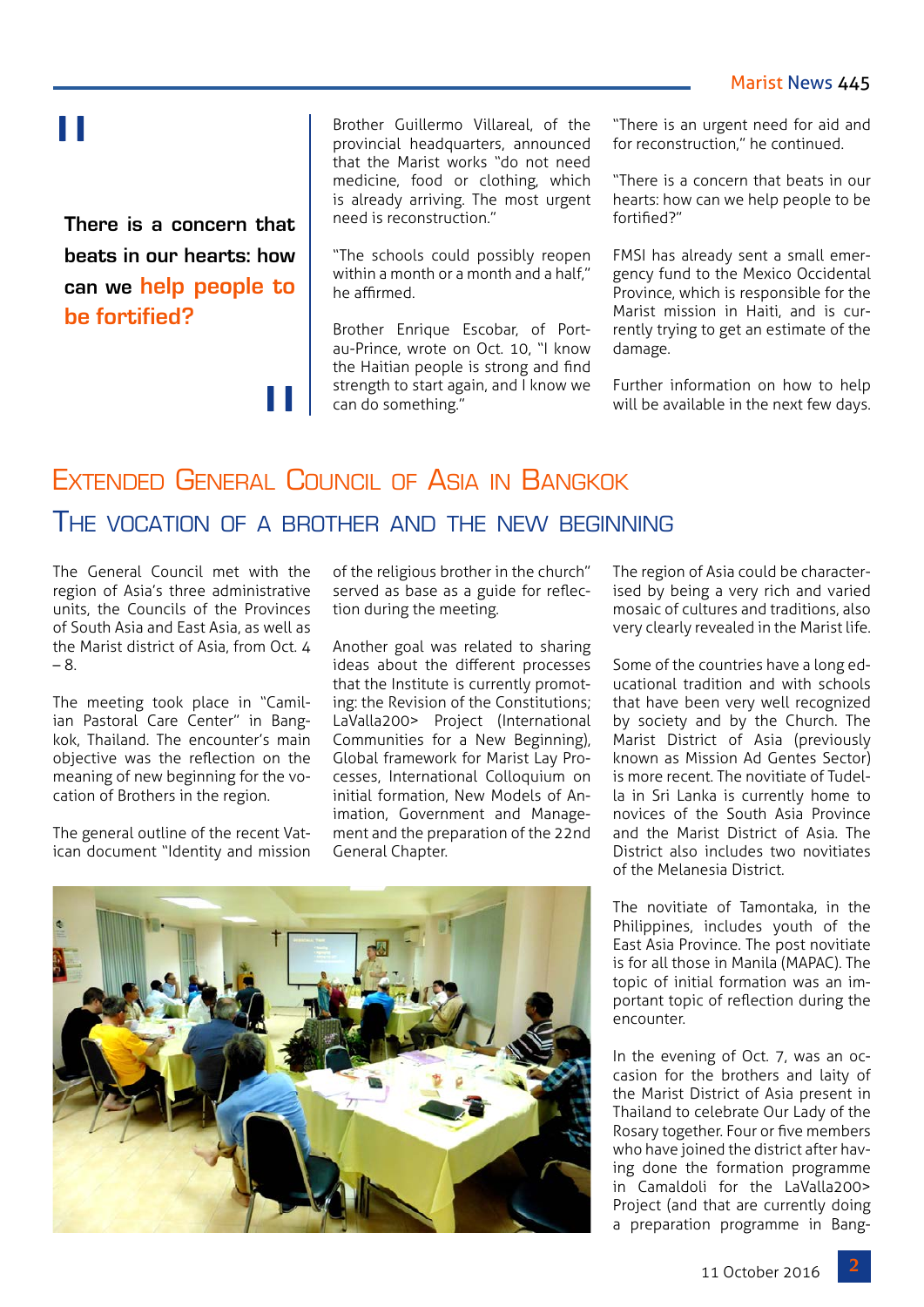## **BRIEF NEWS**

#### **Profession in Portugal**

Brother Jaime Barbosa celebrated his perpetual profession in the Marist School of Carcavalos in Portugal on Oct. 8. His family, Marist Brothers, members of educational communities of the country, group animators and friends took part in the Eucharistic celebration.



Six Brothers of Asia (Aljon, Cian, Dudz, Jeffrey, Lloyd y Philip) ended their formation period at the Marist Asia Pacific Centre on Oct. 7. Two others from other congregations studied with them.



#### **Spanish Marist Conference**

The Marist Spanish Conference (CME) celebrated its annual assembly of representatives in Guardamar, from Oct. 4 - 8. This year, representatives of the four provinces with works in Spain discussed the protection of minors.

#### **UMBRASIL**

From Oct. 11 - 14, the Marist Union of Brasil will promote the fifth edition of the International Marist Congress of Education, in the centre of conventions of Pernambuco, Olinda. The encounter gathers three thousand educators and Marist administrators.



#### **New Zealand**

Thirty-five Brothers made their annual retreat in Auckland, New Zealand recently. The retreat was led by Fr Neil Vaney SM. This year the retreat focused on Mary as part of the Fourvière Celebrations.

kok before going to their respective countries) also took part. The aim of the celebration was to give thanks for the past 200 years of Marist life that will be celebrated in 2017.

The three councils met for another day and a half to be able to deal with the New Models of Animation,

Government and Management. Their encounter was animated by Brothers João Carlos do Prado (current director of the Secretariat of Mission) and Carlos Alberto Rojas (new director starting January). Other participants included Luca Olivari (assessor) and members of the New Models' project team for the Asia region.

**Syria: Spanish prize awarded to Blue Marists** €15,000 will go to AID, EDUCATION



A renowned prize of the Spanish government has been awarded this year to the Marist Brothers of Aleppo, Syria, for their work in a zone of armed conflict where they have risked their lives to attend to people affected by the war.

The "Blue Marists," Brothers Georges Sabé, Bahjat Azrié and Georges Hakim hope to allocate their prize of 15,000 Euros, to programmes of humanitarian aid and emergency for Syrian refugees, as well as educational programmes for children.

The award, called the "Premio Internacional Navarra de la Solidaridad," is given by the government of Navarra, one of Spain's 17 regions, and recognises the work of people that help disadvantaged social sectors and impoverished people around the world.

Other religious orders that have received this award in the past include the Missionaries of Charity in (2003), the Jesuit Refugee Service (2004) and the Juan Ciudad NGO of the Brothers Hospitallers of Saint John of God (2014).

The NGO Solidaridad, Educación y Desarrollo, which collaborates with the 'Blue Marists,' put their name forward as possible candidates for the prize.

The jury praised the volunteers who work with them and those who help them network with other Christian, Muslim and secular organisations.

They also praised the fat that they had stayed in Aleppo after the war began and their continued focus on the vulnerable population.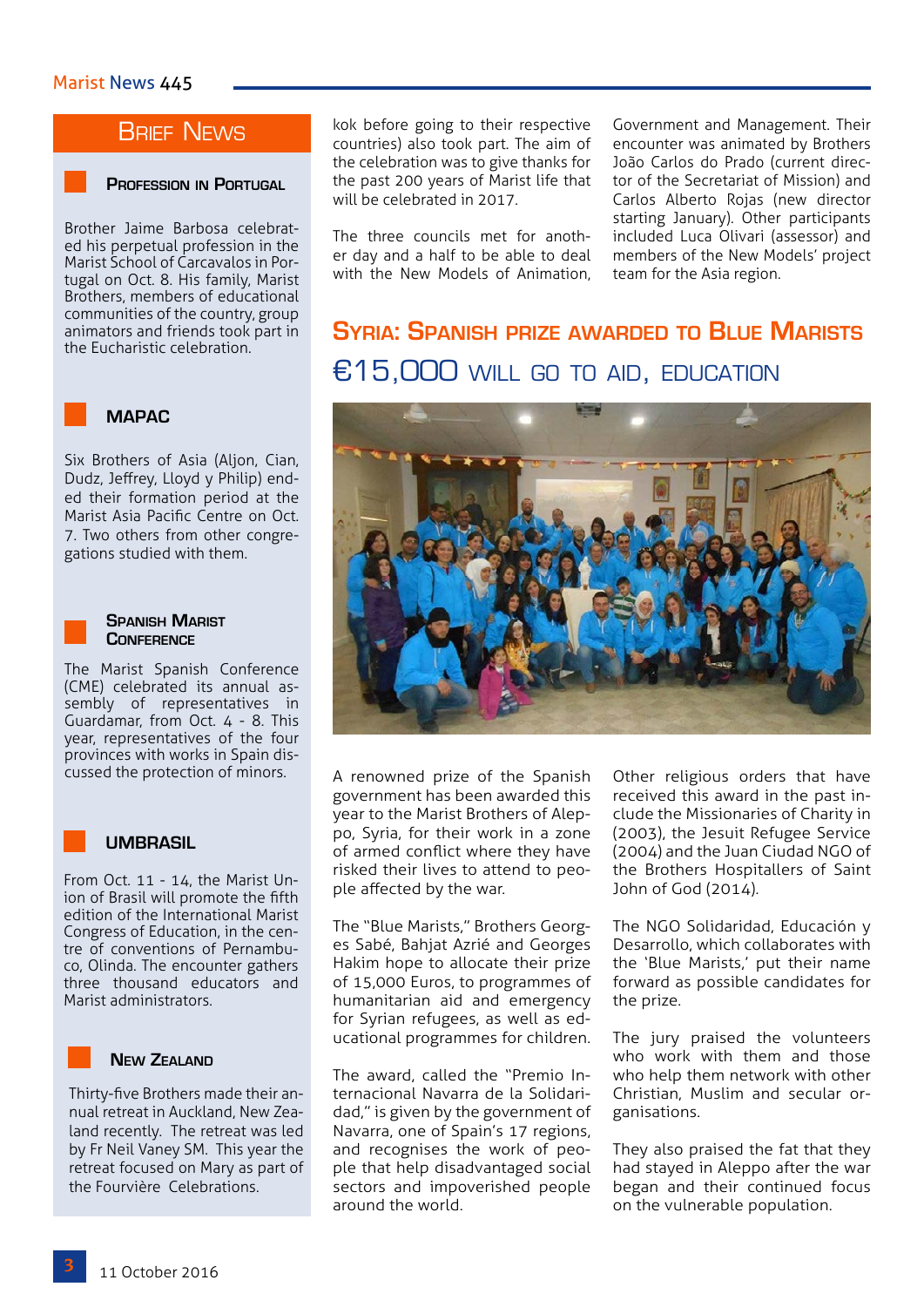## MARIST WORLD



Argentina: Centenary of the Manuel Belgrano School in Buenos Aires



Portugal: Profession of Br Jaime Barbosa in Carcavelos



Canada: Community of the Bellevue Marist House for autumn 2016



Spain: The Asociación Espiral receive members of the Iberica Province



Ireland: Preparing the 60th anniversary of Moyle Park College in Dublin



Switzerland: Community of Morat (Murten) – Brothers Pierre, Fernando, Jean-Louis

## **New national director for Marist Schools Australia: Frank Malloy**

# "

**He brings to the role of national director an enormous breadth of experience and a deep insight into our Marist values**

"

The Marist schools in Australia will have a new director from January 2017, who will be succeeding Brother Michael Green.

Frank Malloy, who holds a doctorate in education from the Australian Catholic University, has been the New South Wales and the Australian Capital Territory regional director of the Marist schools in the country since 2011.

"We are very pleased to be able to appoint to the leading role in Marist education in Australia, an individual with such an outstanding record in education and the Marist tradition," Provincial Superior Brother Peter Carroll affirmed in a media release dated Sept. 16.

"He brings to the role of national director an enormous breadth of experience and a deep insight into our Marist values." Br Peter stated that Frank has been "associated with the Marists since



his early school days at Red Bend Catholic College, Forbes and throughout his professional career, as well as through his significant experience in the wider catholic education sector."

The Provincial thanked Br Michael for his "enormous contribution and dedication to Marist Schools Australia".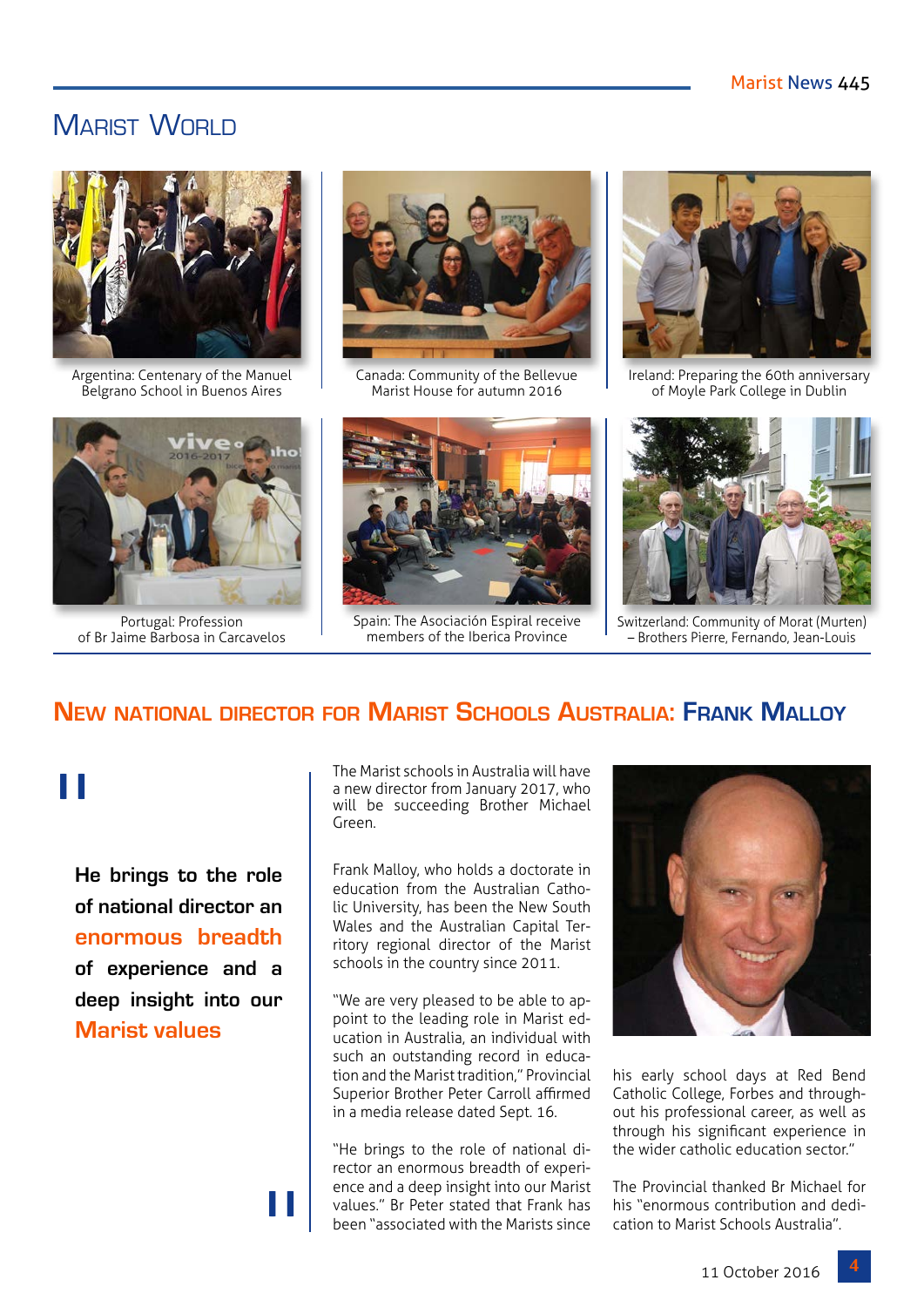# YOUTH FROM A LEBANESE MARIST SCHOOL VOLUNTEER WITH THE FRATELLI PROJECT

A three day camp was held in Rmeileh with the participation of 25 youth and teachers from one of the Marist schools in Lebanon to help teach 150 displaced children and visit their homes.

The'Mission and Service Camp is an annual activity of the Marist Youth Ministry of the Collège des Frères Maristes Champville.

"This year, we decided it had to be in association with the Fratelli Project and at the service of refugee children," Edouard Jabre, officer of pastoral youth ministry at Champville, told the general house press office on Sept. 15.

"We wanted to step out of our comfort zone and go towards refugees, despite all the social and political tensions created by and around their presence."

The camp, held from Aug. 30 – Sept. 2, involved organizing activities, games and lessons with two daily shifts.

In the morning, they visited children and their families at refugee shelters, and in the afternoon they received other groups of refugee children at the Fratelli Project centre.

"I guess the most important thing is that we tried to live as a Marian Church, showing mercy, tenderness, affection, and that we got to know these people beyond the fact that they're Syrians and Muslims," stated Edouard.

"We lived an experience of community, and witnessed what (superior



general) Brother Emili said in his letter about Fourvière, that the dream of communion is the dream of every human being," he affirmed.

A final ceremony on Sept. 2 with the members of Champville as well as the refugee children and their families brought the camp to an end.

Currently, the Fratelli Project is led by a Marist Brother, Brother Miquel Cubeles, and a Lasallian Brother, Brother Andrés Porras, as an initiative of inter-congregational collaboration and is opened to other congregations to take part.

Another Marist Brother joined the community this year on Oct. 6 from the Iberica Province.

Brother Isaac Alonso Arribas had taken part in the first group to receive formation of the project LaValla200> International Communities for a New Beginning earlier this year.

# "

**The most important thing is that we tried to live as a Marian Church, showing mercy, tenderness, affection, and that we got to know these people beyond the fact that they're Syrians and Muslims** 

# "

## **Encounter in Hermitage on Marist laity**

The Laity Continental Commissions Meeting gathered at Hermitage, France, from Oct. 3 - 8 to study the proposals that the next General Chapter will present. Around 50 lay Marists reflected on the path of the Marist laity. A special edition of Marist News on the encounter will be published on Friday.